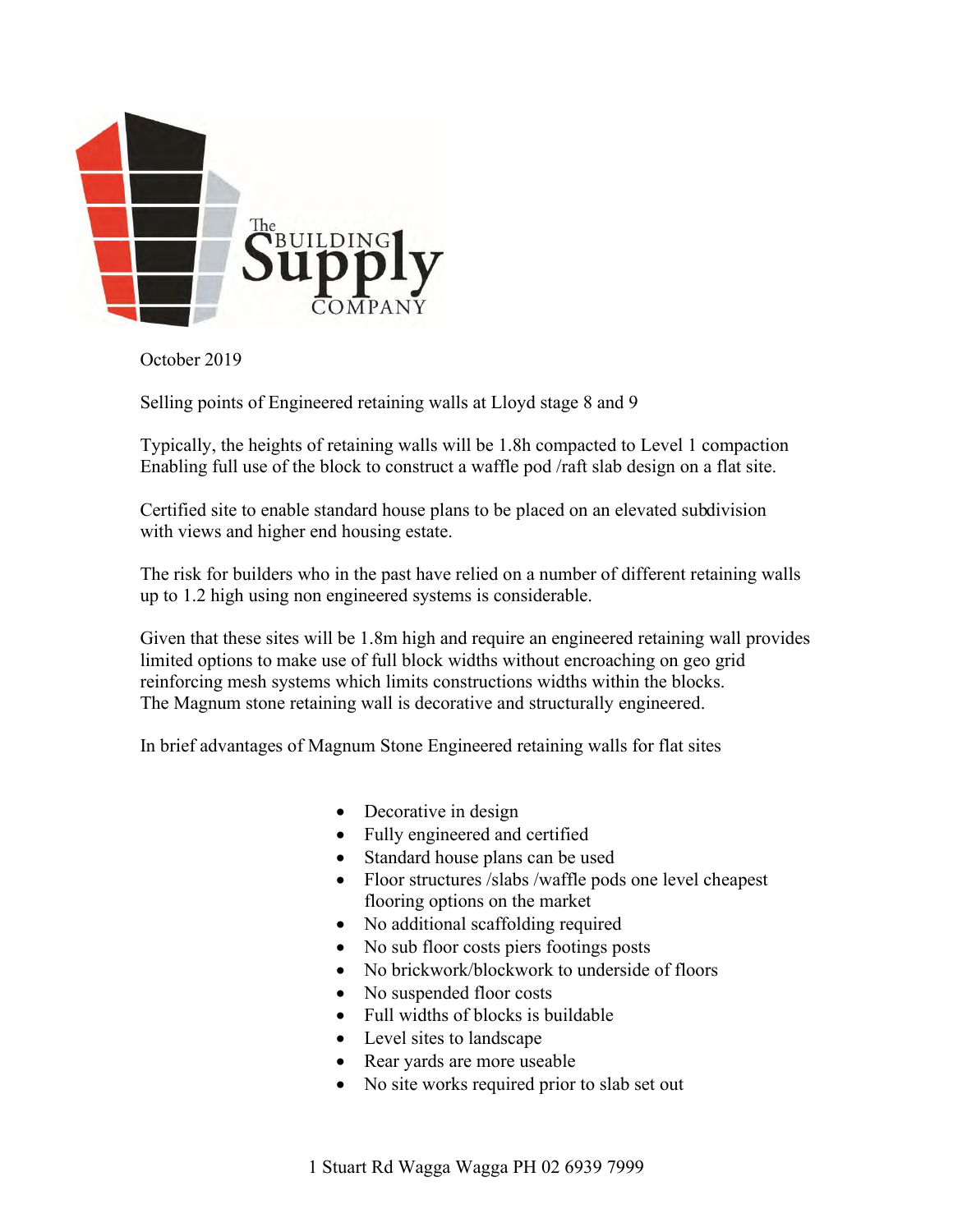Building on sites with 1.8m cross falls Typically have the additional costs of

- Full redesign of plans
- Full and comprehensive re-design for Structural's
- Additional costs for footings
- Additional costs for all sub floor blockwork/brickwork
- Additional costs for suspended floors
- Scaffolding required for three sides of the house
- Landscape costs considerably more expensive
- Additional costs for structural steel posts beams etc
- Still require retaining walls for driveways/ stairs etc
- Balustrading handrails etc
- Scaffold costs

Cost estimate of building the same designed house on a flat site V a site with 1.8m cross falls and 1.2 m front to rear Based on a 290m2 footprint

| Re-design costs architectural standard house to sloping site    | \$2500   |
|-----------------------------------------------------------------|----------|
| Re design for structural additional work for concrete/steelwork | \$2500   |
| Set out costs and surveying                                     | \$1000   |
| Footing costs 60m additional excavation /Reo/concrete/labour    | \$15,500 |
| Sub floor walls/block/ brick 120m2                              | \$15.600 |
| Addition piers/post sub floor x 20                              | \$5,000  |
| Scaffold costs 4 weeks 310m2<br>hire                            | \$3100   |
| Labour to erect and dismantle                                   | \$7750   |
| Cartage                                                         | \$500    |
| Additional cost suspended concrete floor over slab on ground    |          |
| Concrete/bondeck /290m2 x \$60                                  | \$17,400 |
| Additional sub floor insulation to achieve r2.2 rating          | \$2500   |
| Landscaping additional retaining walls low height 1.2 below     | \$2500   |
| Additional steel supports for structural loads                  | \$5000   |
| Balustrades and handrails to verandas front and rear            | \$5000   |
| Front stairs/rear stairs and retaining walls                    | \$5000   |
|                                                                 |          |

## **Sub Total \$90,850**

Cont.